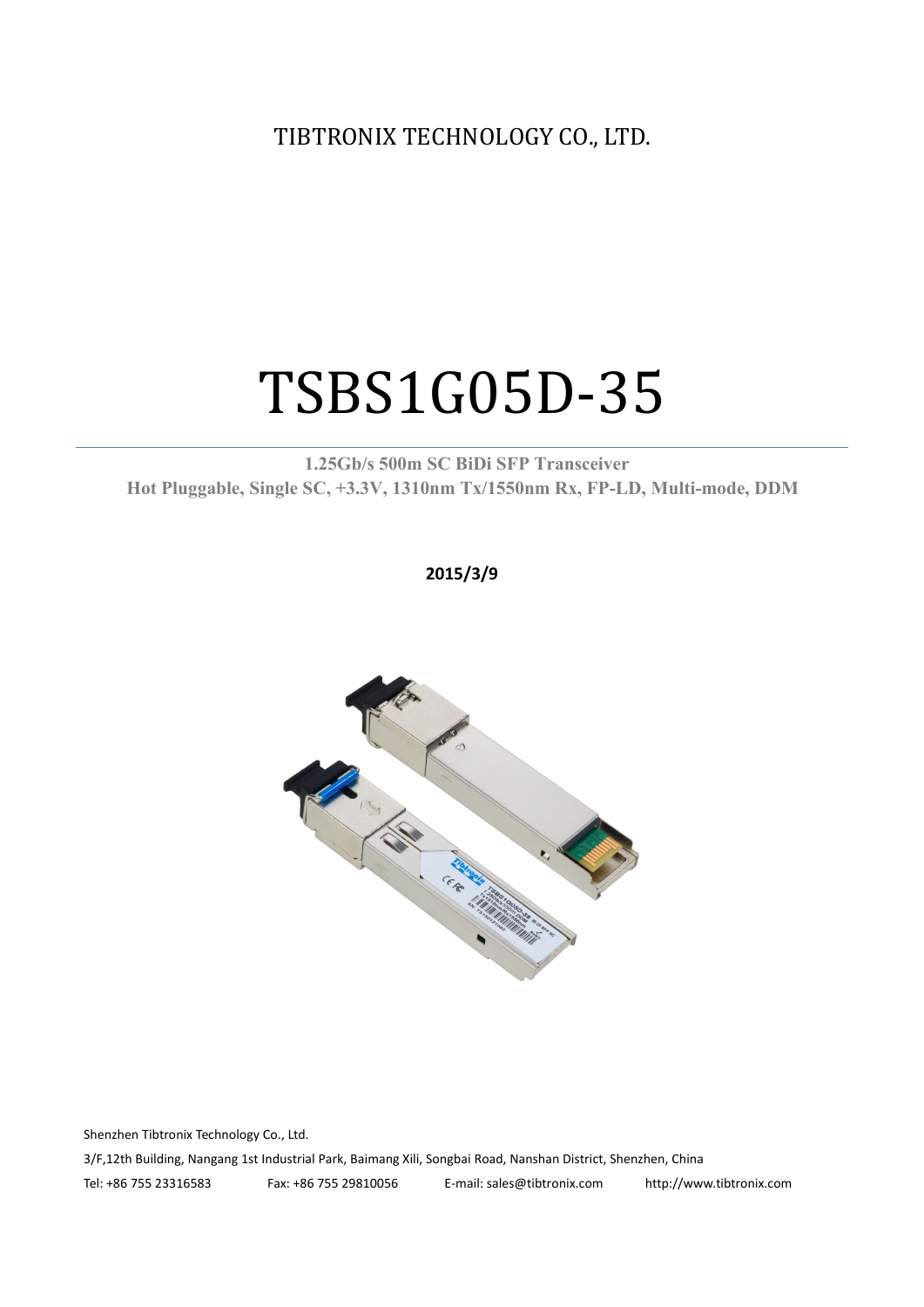#### **Features:**

- $\diamond$  Up to 1.25Gb/s Data Links
- $\Leftrightarrow$  Hot-Pluggable
- $\Leftrightarrow$  Single SC connector
- $\diamond$  Up to 500m on 50/125 $\mu$ m MMF
- $\diamond$  1310nm FP laser transmitter
- 1550nm PIN photo-detector
- $\diamond$  Single +3.3V Power Supply
- $\Diamond$  Monitoring Interface Compliant with SFF-8472
- $\Leftrightarrow$  Maximum Power <1W
- $\Diamond$  Industrial /Extended/ Commercial operating temperature range: -40°C to 85°C/-5°C to 85°C/-0°C to 70°C Version available
- $\Leftrightarrow$  RoHS compliant and Lead Free

#### **Applications:**

- 1000Base-SX Ethernet
- Metro/Access Networks
- $\diamond$  1×Fibre Channel
- $\Leftrightarrow$  Other Optical Links

#### **Description:**

TIBTRONIX's TSBS1G05D-35 Transceivers are a high performance, cost effective module which have a single SC optics interface. They are compatible with the Small Form Factor Pluggable Multi-Sourcing Agreement (MSA) and Digital diagnostics functions are available via the 2-wire serial bus specified in SFF-8472. The receiver section uses a PIN receiver and the transmitter uses a 1310 nm FP laser, up to 12dB link budge ensure this module 1000Base-SX Ethernet 500m application.

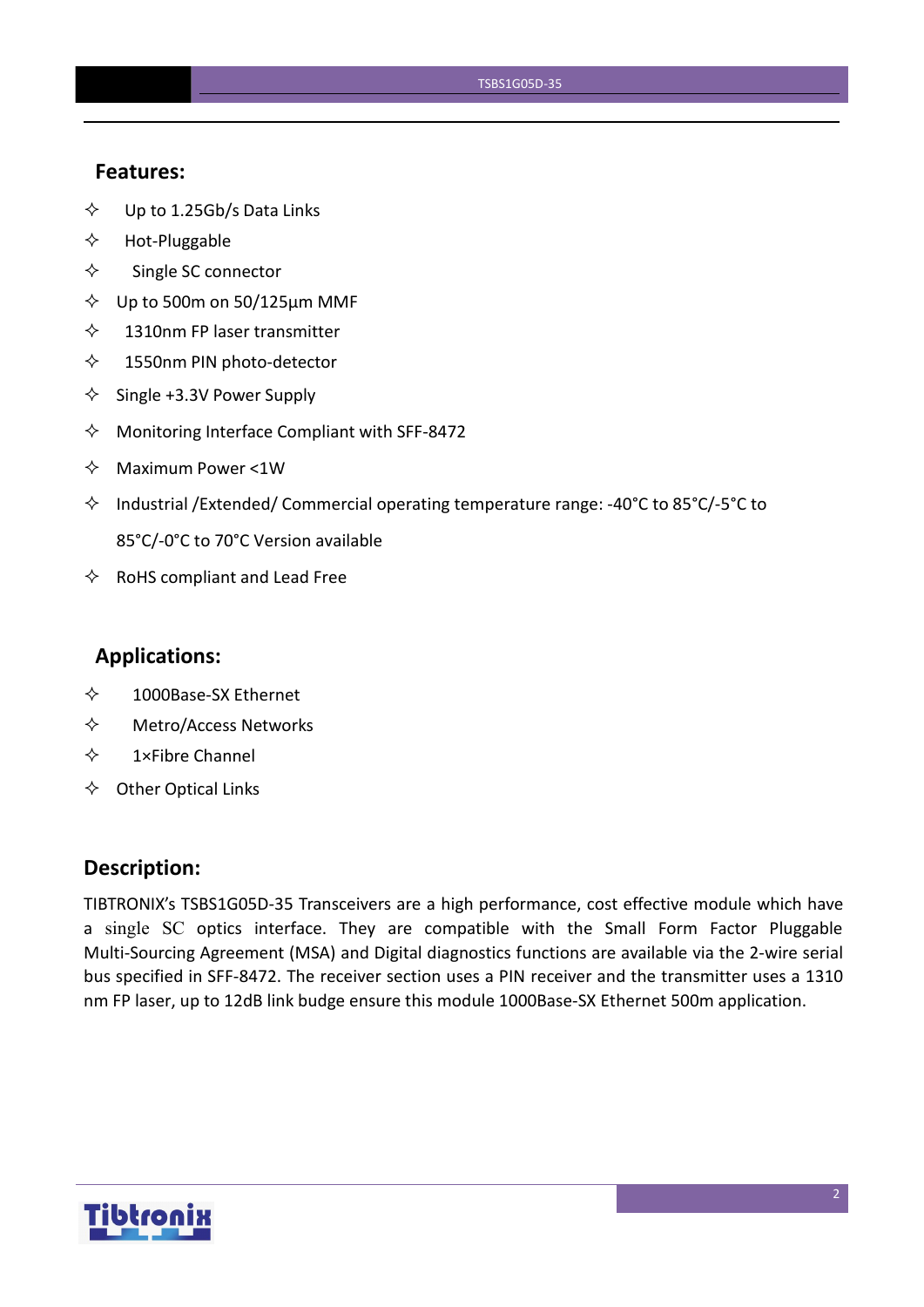## **Absolute Maximum Ratings**

| <b>Parameter</b>         | <b>Symbol</b>   | Min.   | <b>Typical</b> | Max.  | Unit        |
|--------------------------|-----------------|--------|----------------|-------|-------------|
| Storage Temperature      |                 | $-40$  |                | $+85$ | $\sim$<br>◡ |
| <b>Supply Voltage</b>    | V <sub>cc</sub> | $-0.5$ |                | Δ     |             |
| <b>Relative Humidity</b> | <b>RH</b>       |        |                | 85    | %           |

## **Recommended Operating Environment:**

| <b>Parameter</b>           | Symbol     | Min.      | <b>Typical</b> | Max. | Unit     |              |
|----------------------------|------------|-----------|----------------|------|----------|--------------|
|                            | Industrial |           | $-40$          |      | 85       | $^{\circ}$ C |
| Case operating Temperature | Extended   | $T_c$     | $-5$           |      | 85       | $^{\circ}$ C |
|                            | Commercial |           | 0              |      | $+70$    | $^{\circ}$ C |
| <b>Supply Voltage</b>      |            | $V_{CC}$  | 3.135          |      | 3.465    | V            |
| <b>Supply Current</b>      |            | Icc       |                |      | 300      | mA           |
| Inrush Current             |            | Isurge    |                |      | $lcc+30$ | mA           |
| <b>Maximum Power</b>       |            | $P_{max}$ |                |      | 1        | W            |

## $\bullet$  Electrical Characteristics(T<sub>OP</sub> = -40 to 85°C, VCC = 3.135 to 3.465 Volts)

| <b>Parameter</b>                    | Symbol                      | Min.        | <b>Typical</b> | Max.           | <b>Unit</b> | <b>Note</b> |  |
|-------------------------------------|-----------------------------|-------------|----------------|----------------|-------------|-------------|--|
| <b>Transmitter Section:</b>         |                             |             |                |                |             |             |  |
| Input differential impedance        | $R_{in}$                    | 90          | 100            | 110            |             |             |  |
| Single ended data input swing       | $V_{\text{in PP}}$          | 250         |                | 1200           | $mVp-p$     |             |  |
| <b>Transmit Disable Voltage</b>     | $V_D$                       | $Vcc - 1.3$ |                | <b>Vcc</b>     | V           | 2           |  |
| <b>Transmit Enable Voltage</b>      | $V_{EN}$                    | Vee         |                | $Vee+0.8$      | $\vee$      |             |  |
| <b>Transmit Disable Assert Time</b> | <b>T</b> <sub>dessert</sub> |             |                | 10             | us          |             |  |
| <b>Receiver Section:</b>            |                             |             |                |                |             |             |  |
| Single ended data output swing      | Vout, pp                    | 300         |                | 800            | mv          | 3           |  |
| LOS Fault                           | Vlosfault                   | $Vcc - 0.5$ |                | $V_{CC\_host}$ | $\vee$      | 5           |  |
| <b>LOS Normal</b>                   | V <sub>los norm</sub>       | $V_{ee}$    |                | $V_{ee}$ +0.5  | $\vee$      | 5           |  |
| Power Supply Rejection              | <b>PSR</b>                  | 100         |                |                | mVpp        | 6           |  |

Note:

1. AC coupled.

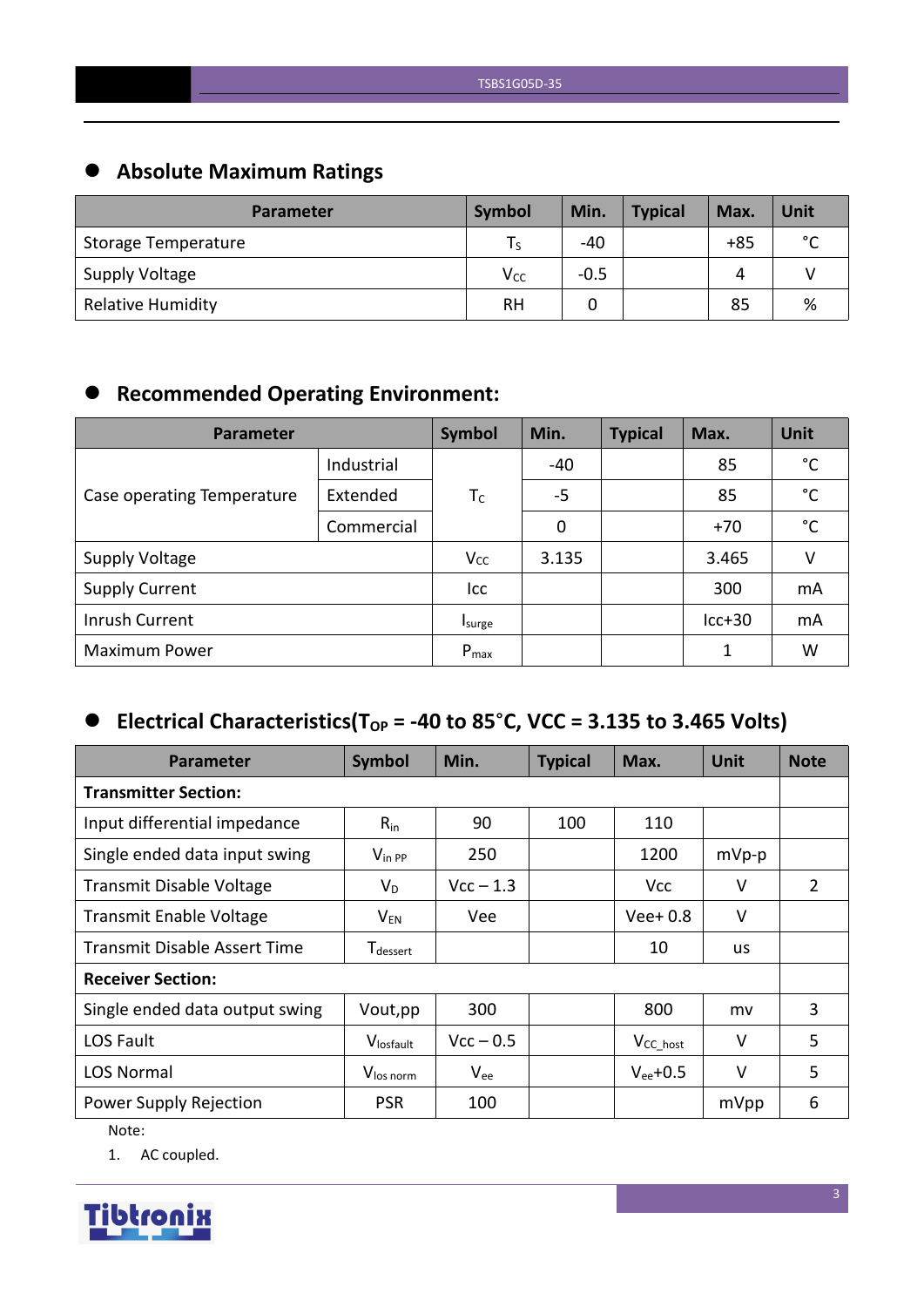- 2. Or open circuit.
- 3. Into 100 ohm differential termination.
- $4. \quad 20 80 \%$
- 5. LOS is LVTTL. Logic 0 indicates normal operation; logic 1 indicates no signal detected.
- 6. All transceiver specifications are compliant with a power supply sinusoidalmodulation of 20 Hz to 1.5MHz up to specified value applied through the powersupply filtering network shown on page 23 of the Small Form-factor Pluggable (SFP) Transceiver Multi-Source Agreement (MSA), September 14, 2000.

## **Optical Parameters(TOP = -40 to 85**°**C, VCC = 3.135 to 3.465 Volts)**

| <b>Parameter</b>                                                                 | <b>Symbol</b>     | Min.  | <b>Typical</b> | Max.       | <b>Unit</b> | <b>Note</b>    |
|----------------------------------------------------------------------------------|-------------------|-------|----------------|------------|-------------|----------------|
| <b>Transmitter Section:</b>                                                      |                   |       |                |            |             |                |
| Center Wavelength                                                                | $\lambda_{\rm c}$ | 1270  | 1310           | 1600       | nm          |                |
| Spectral Width(RMS)                                                              | ORMS              |       |                | 4          | nm          |                |
| <b>Optical Output Power</b>                                                      | $P_{\text{out}}$  | $-9$  |                | $-3$       | dBm         | $\mathbf{1}$   |
| <b>Extinction Ratio</b>                                                          | ER                | 9     |                |            | dB          |                |
| <b>Optical Rise/Fall Time</b>                                                    | $t_r / t_f$       |       |                | 260        | ps          | $\overline{2}$ |
| <b>Relative Intensity Noise</b>                                                  | <b>RIN</b>        |       |                | $-120$     | dB/Hz       |                |
| <b>Total Jitter Contribution</b>                                                 | TX A TJ           |       |                | 0.284      | U           | $\overline{3}$ |
| Compliant with IEEE802.3 z (class 1 laser safety)<br>Eye Mask for Optical Output |                   |       |                |            |             |                |
| <b>Receiver Section:</b>                                                         |                   |       |                |            |             |                |
| <b>Optical Input Wavelength</b>                                                  | $\lambda_{\rm c}$ | 1530  | 1550           | 1570       | nm          |                |
| <b>Receiver Overload</b>                                                         | $P_{ol}$          | $-3$  |                |            | dBm         | 4              |
| <b>RX Sensitivity</b>                                                            | Sen               |       |                | $-21$      | dBm         | $\overline{4}$ |
| RX LOS Assert                                                                    | LOS <sub>A</sub>  | $-35$ |                |            | dBm         |                |
| RX LOS De-assert                                                                 | LOS <sub>D</sub>  |       |                | $-22$      | dBm         |                |
| RX LOS Hysteresis                                                                | LOS <sub>H</sub>  | 0.5   |                |            | dB          |                |
| <b>General Specifications:</b>                                                   |                   |       |                |            |             |                |
| Data Rate                                                                        | <b>BR</b>         |       | 1.25           |            | Gb/s        |                |
| <b>Bit Error Rate</b>                                                            | <b>BER</b>        |       |                | $10^{-12}$ |             |                |
| Max. Supported Link Length on<br>50/125µm MMF@1.25Gb/s                           | $L_{MAX}$         |       | 0.5            |            | km          |                |
| <b>Total System Budget</b>                                                       | <b>LB</b>         | 12    |                |            | dB          |                |

Note

- 1. The optical power is launched into MMF.
- 2. 20-80%.
- 3. Contributed total jitter is calculated from DJ and RJ measurements using TJ = RJ + DJ. Contributed RJ is

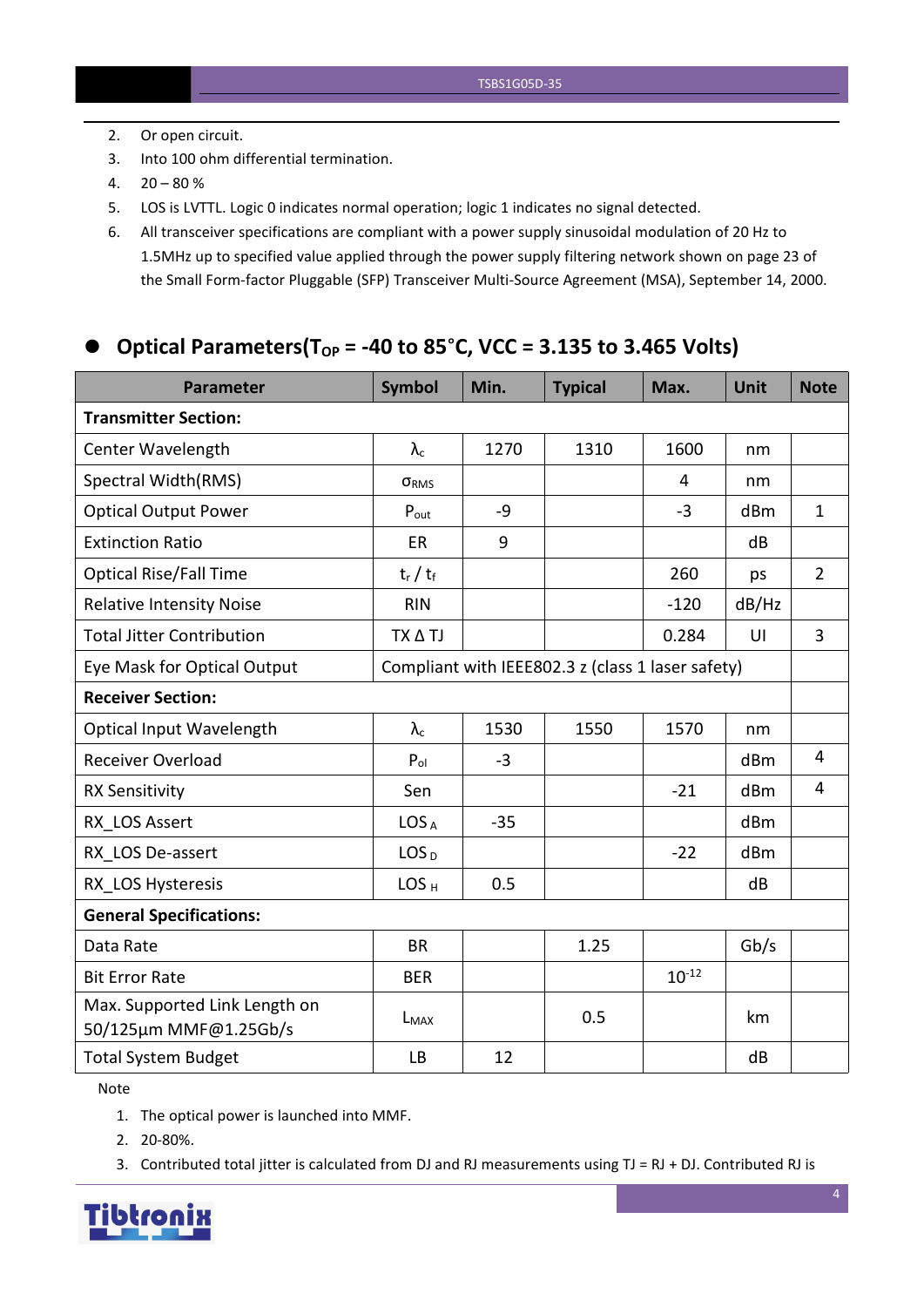calculated for 1x10-12 BER bymultiplying the RMS jitter (measured on a single rise or fall edge) from the oscilloscope by 14. Per FC-PI (Table 9 - SM jitter output, note 1), the actual contributed RJ is allowed to increase above its limit if the actual contributed DJ decreases below its limits, as long as the component output DJ and TJ remain within their specifi ed FC-PI maximum limits with the worst case specified component jitter input.

4. Measured with PRBS  $2^{7-1}$  at  $10^{-12}$  BER

#### **Pin Assignment**

Diagram of Host Board Connector Block Pin Numbers and Name



**Diagram of Host Board Connector Block Pin Numbers and Names**

### **Pin Function Definitions**

| <b>Pin No</b> | <b>Name</b>       | <b>Function</b>                     | <b>Plug Seq</b> | <b>Notes</b>   |
|---------------|-------------------|-------------------------------------|-----------------|----------------|
| 1             | VeeT              | <b>Transmitter Ground</b>           | 1               | 1              |
| 2             | <b>TX Fault</b>   | <b>Transmitter Fault Indication</b> | 3               |                |
| 3             | <b>TX Disable</b> | <b>Transmitter Disable</b>          | 3               | $\overline{2}$ |
| 4             | MOD-DEF2          | <b>Module Definition</b>            | 2               | 3              |
| 5             | MOD-DEF1          | Module Definition 1                 | 3               | 3              |
| 6             | MOD-DEF0          | Module Definition 0                 | 3               | 3              |
| 7             | Rate Select       | Not Connected                       | 3               | 4              |
| 8             | <b>LOS</b>        | Loss of Signal                      | 3               | 5              |
| 9             | VeeR              | <b>Receiver Ground</b>              | 1               |                |
| 10            | VeeR              | <b>Receiver Ground</b>              | 1               | 1              |
| 11            | <b>VeeR</b>       | <b>Receiver Ground</b>              |                 | 1              |
| 12            | RD-               | Inv. Received Data Out              | 3               | 6              |

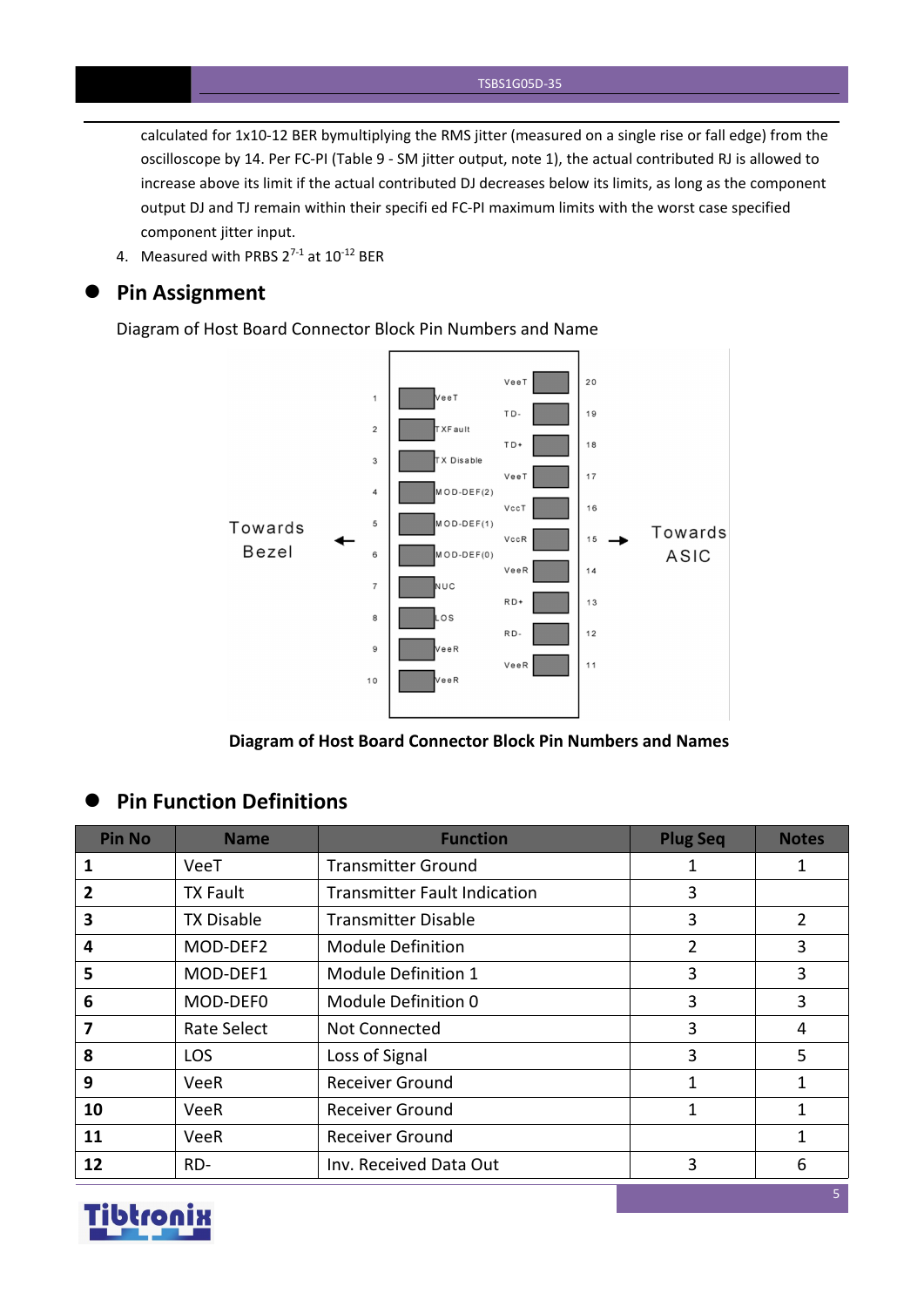#### TSBS1G05D-35

| 13 | $RD+$       | <b>Received Data Out</b>  | 6 |
|----|-------------|---------------------------|---|
| 14 | VeeR        | <b>Receiver Ground</b>    |   |
| 15 | <b>VccR</b> | <b>Receiver Power</b>     |   |
| 16 | <b>VccT</b> | <b>Transmitter Power</b>  |   |
| 17 | VeeT        | <b>Transmitter Ground</b> |   |
| 18 | TD+         | Transmit Data In          | 6 |
| 19 | TD-         | Inv. Transmit In          | 6 |
| 20 | VeeT        | <b>Transmitter Ground</b> |   |

**Notes:**

- 1. Circuit ground is internally isolated from chassis ground.
- 2. Laser output disabled on TDIS >2.0V or open, enabled on TDIS <0.8V.
- 3. Should be pulled up with 4.7k 10 kohms on host board to a voltage between 2.0V and 3.6V. MOD DEF(0) pulls line low to indicate module is plugged in.
- 4. Rate select is not used
- 5. LOS is open collector output. Should be pulled up with 4.7k 10 kohms on host board to a voltage between 2.0V and 3.6V. Logic 0 indicates normal operation; logic 1 indicates loss of signal.
- 6. AC Coupled

#### **SFP Module EEPROM Information and Management**

The SFP modules implement the 2-wire serial communication protocol as defined in the SFP -8472. The serial ID information of the SFP modules and Digital Diagnostic Monitor parameters can be accessed through the  $I^2C$  interface at address A0h and A2h. The memory is mapped in Table 1. Detailed ID information (A0h) is listed in Table 2. And the DDM specification at address A2h. For more details of the memory map and byte definitions, please refer to the SFF-8472, "Digital Diagnostic Monitoring Interface for Optical Transceivers". The DDM parameters have been internally calibrated.

**Table 1.** Digital Diagnostic Memory Map (Specific Data Field Descriptions)



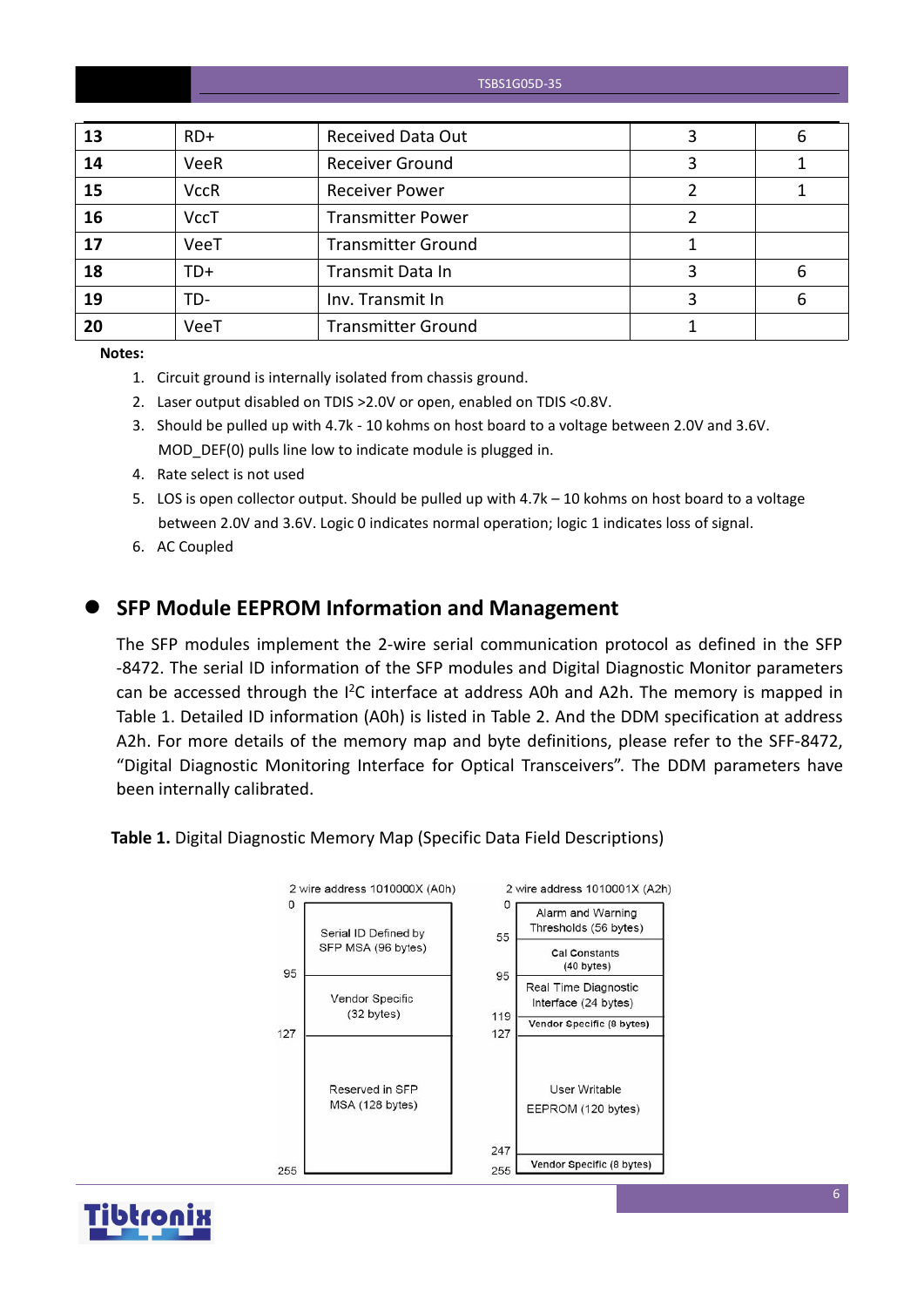| <b>Data</b><br><b>Address</b> | Length<br>(Byte)          | <b>Name of</b><br>Length | <b>Description and Contents</b>                                         |
|-------------------------------|---------------------------|--------------------------|-------------------------------------------------------------------------|
| <b>Base ID Fields</b>         |                           |                          |                                                                         |
| 0                             | $\mathbf{1}$              | Identifier               | Type of Serial transceiver (03h=SFP)                                    |
| $\mathbf{1}$                  | $\mathbf{1}$              | Reserved                 | Extended identifier of type serial transceiver (04h)                    |
| $\overline{2}$                | $\mathbf{1}$              | Connector                | Code of optical connector type (07=LC)                                  |
| $3 - 10$                      | 8                         | Transceiver              |                                                                         |
| 11                            | $\mathbf{1}$              | Encoding                 | NRZ(03h)                                                                |
| 12                            | $\mathbf{1}$              | BR, Nominal              | Nominal baud rate, unit of 100Mbps                                      |
| $13 - 14$                     | $\overline{2}$            | Reserved                 | (0000h)                                                                 |
| 15                            | 1                         | Length(9um)              | Link length supported for 9/125um fiber, units of 100m                  |
| 16                            | $\mathbf{1}$              | Length(50um)             | Link length supported for 50/125um fiber, units of 10m                  |
| 17                            | $\mathbf{1}$              | Length(62.5um)           | Link length supported for 62.5/125um fiber, units of<br>10 <sub>m</sub> |
| 18                            | $\mathbf{1}$              | Length(Copper)           | Link length supported for copper, units of meters                       |
| 19                            | $\mathbf{1}$              | Reserved                 |                                                                         |
| $20 - 35$                     | 16                        | Vendor Name              | SFP vendor name: TIBTRONIX                                              |
| 36                            | 1                         | Reserved                 |                                                                         |
| 37-39                         | 3                         | Vendor OUI               | SFP transceiver vendor OUI ID                                           |
| 40-55                         | 16                        | Vendor PN                | Part Number: "TSBS1G05D-35" (ASCII)                                     |
| 56-59                         | 4                         | Vendor rev               | Revision level for part number                                          |
| 60-62                         | 3                         | Reserved                 |                                                                         |
| 63                            | $\mathbf{1}$              | <b>CCID</b>              | Least significant byte of sum of data in address 0-62                   |
| <b>Extended ID Fields</b>     |                           |                          |                                                                         |
| 64-65                         | $\overline{2}$            | Option                   | Indicates which optical SFP signals are implemented                     |
|                               |                           |                          | (001Ah = LOS, TX_FAULT, TX_DISABLE all supported)                       |
| 66                            | 1                         | BR, max                  | Upper bit rate margin, units of %                                       |
| 67                            | $\mathbf{1}$              | BR, min                  | Lower bit rate margin, units of %                                       |
| 68-83                         | 16                        | Vendor SN                | Serial number (ASCII)                                                   |
| 84-91                         | 8                         | Date code                | TIBTRONIX's Manufacturing date code                                     |
| 92-94                         | 3                         | Reserved                 |                                                                         |
| 95                            | $\mathbf{1}$              | <b>CCEX</b>              | Check code for the extended ID Fields (addresses 64 to<br>94)           |
|                               | Vendor Specific ID Fields |                          |                                                                         |
| 96-127                        | 32                        | Readable                 | TIBTRONIX specific date, read only                                      |
| 128-255                       | 128                       | Reserved                 | Reserved for SFF-8079                                                   |

#### **Table 2** - EEPROM Serial ID Memory Contents (**A0h**)

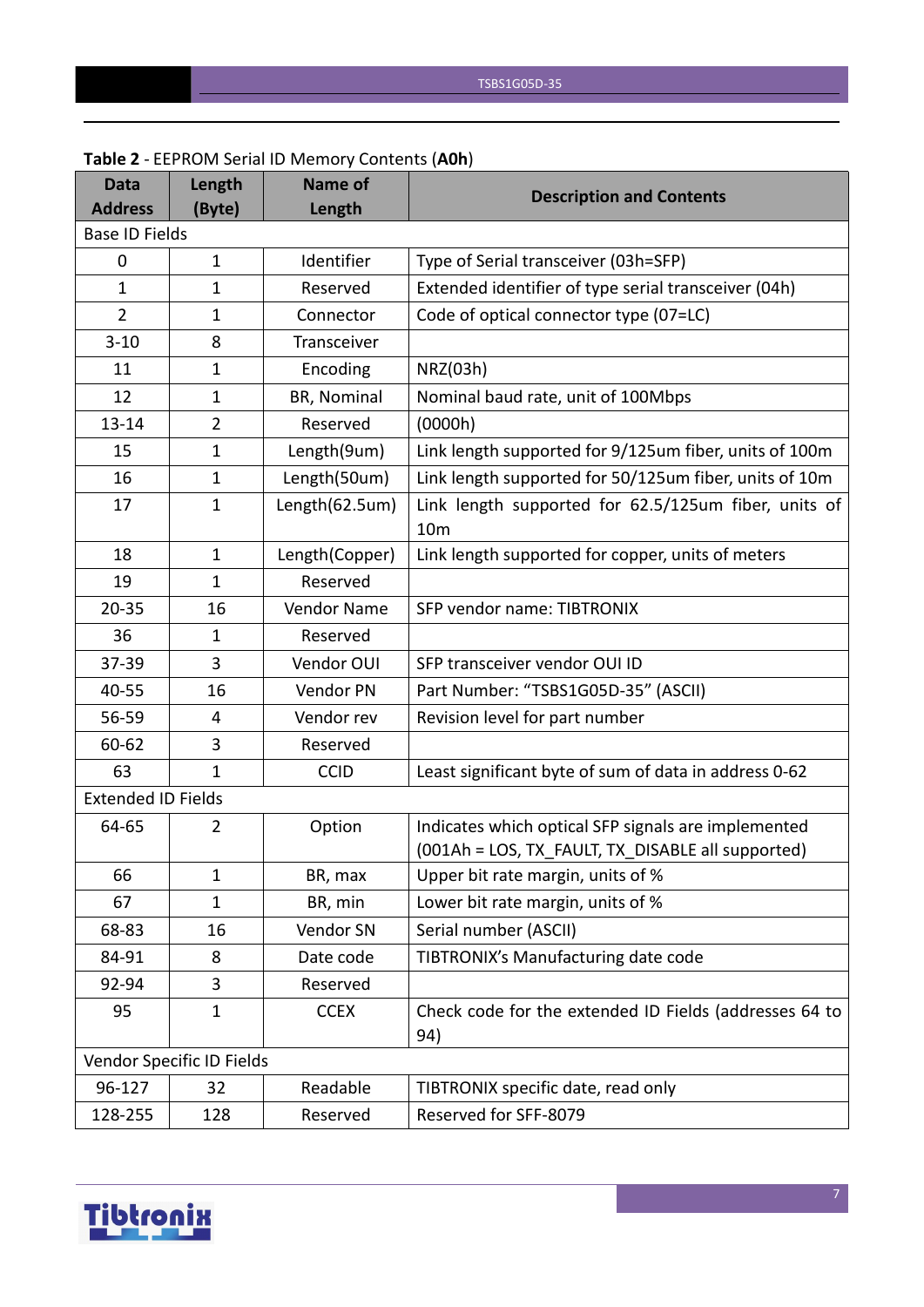## **Digital Diagnostic Monitor Characteristics**

| <b>Data Address</b> | <b>Parameter</b>                    | <b>Accuracy</b> | <b>Unit</b> |
|---------------------|-------------------------------------|-----------------|-------------|
| 96-97               | Transceiver Internal Temperature    | ±3.0            | $\circ$     |
| 100-101             | Laser Bias Current                  | ±10             | %           |
| 100-101             | Tx Output Power                     | ±3.0            | dBm         |
| 100-101             | Rx Input Power                      | ±3.0            | dBm         |
| 100-101             | <b>VCC3</b> Internal Supply Voltage | ±3.0            | %           |

## **Regulatory Compliance**

The TSBS1G05D-35 complies with international Electromagnetic Compatibility (EMC) and international safety requirements and standards (see details in Table following).

| Electrostatic Discharge       | MIL-STD-883E                  | Class 1(>1000 V)              |
|-------------------------------|-------------------------------|-------------------------------|
| (ESD) to the Electrical Pins  | Method 3015.7                 |                               |
| Electrostatic Discharge (ESD) | IEC 61000-4-2                 | Compatible with standards     |
| to the Single SC Receptacle   | GR-1089-CORE                  |                               |
| Electromagnetic               | FCC Part 15 Class B           | Compatible with standards     |
| Interference (EMI)            | EN55022 Class B (CISPR 22B)   |                               |
|                               | <b>VCCI Class B</b>           |                               |
| Laser Eye Safety              | FDA 21CFR 1040.10 and 1040.11 | Compatible with Class 1 laser |
|                               | EN60950, EN (IEC) 60825-1,2   | product.                      |

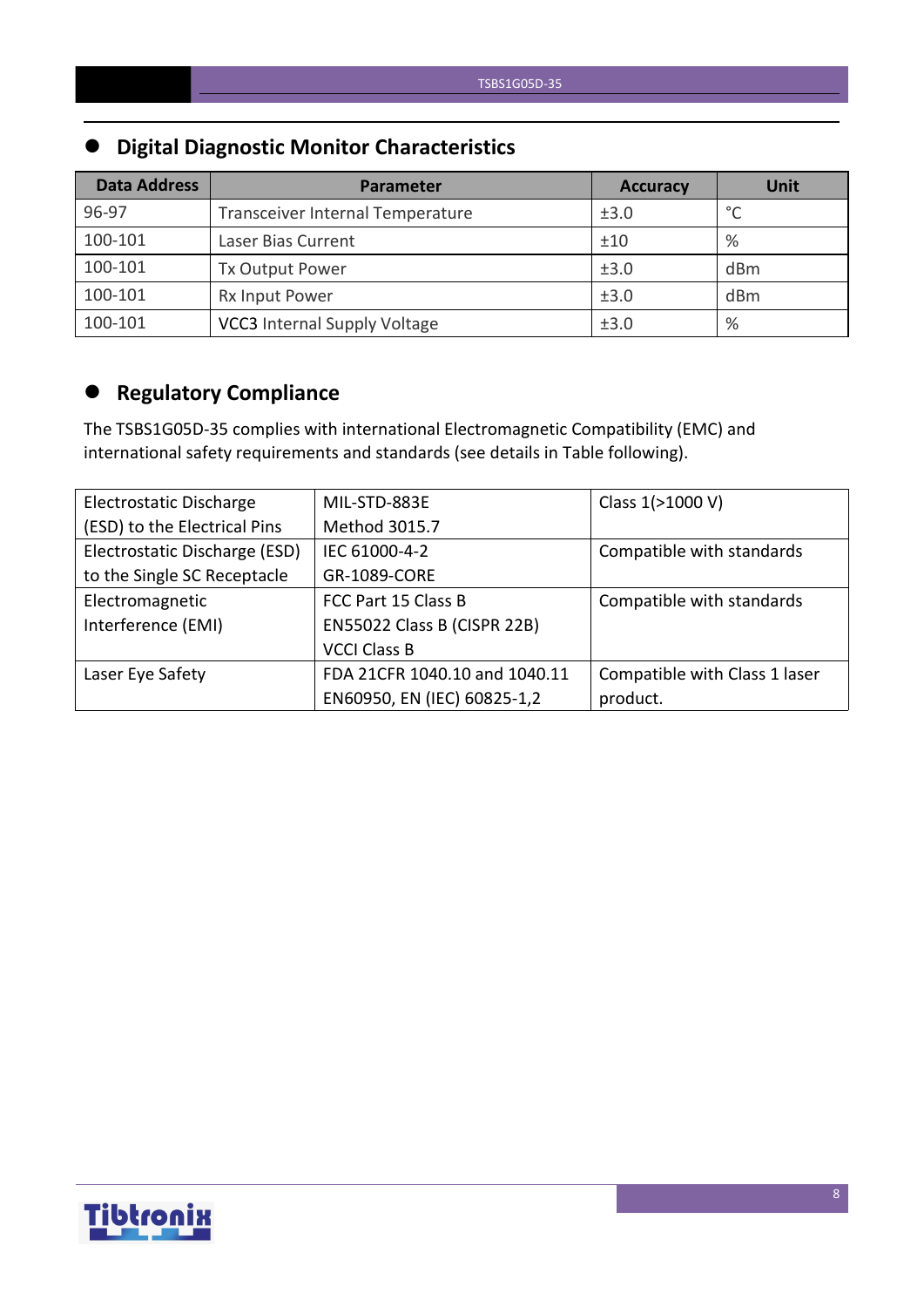## **Recommended Circuit**



#### **SFP Host Recommended Circuit**

## **Mechanical Dimensions**





**Mechanical Drawing**